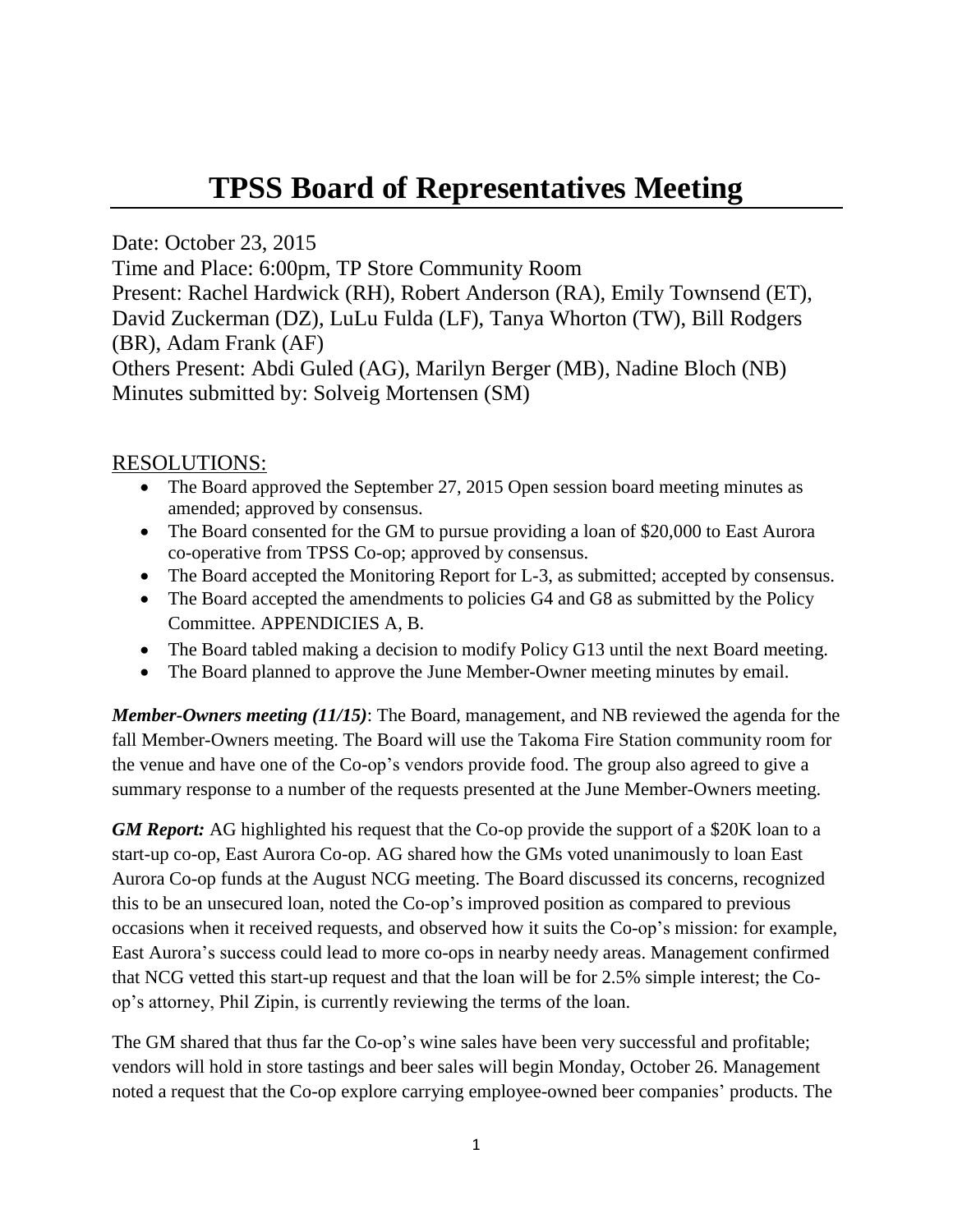GM confirmed that MAD money can be used on the Co-op's beer and wine. Management relayed that the Co-op pursued raising its liability insurance, but learned that the Co-op's current insurer will only cover up to \$2 million in combined categories. Management ensured that the Co-op has this coverage. Management conveyed that they are pursuing a supplemental policy for the beer and wine sales.

*Annual Report and Audit Update:* Management confirmed that the Annual Report will be out this week; the included numbers are nearly final but unaudited. Management also confirmed that the auditors from Aronson have completed their work and are just finishing their internal review. RH planned to invite the auditors to the November Board meeting.

*Financials***:** Board representatives asked three questions on the financial statements; management agreed to obtain a response by the next meeting. They included: 1) a question on the \$12K in member terminations; 2) a request for more explanatory information on the three years of negative member equity that is shown; and 3) a question re: why the last three years show a comparative net income drop of approximately \$40K.

*Finance Reporting:* DZ gave the feedback that he appreciates receiving these requested financial reports and that the financials are beginning to take on a standardized form. Having sent the latest financial statements to Mr. Sandel, the Board determined the next step was to contact Mr. Sandel for more direction on what the Board should continue to ask for in regards to the Co-op's financial statements/reports.

*Policies G7, G9, G4 and G13:* AF reported on the Policy Committee's (PC) proposed policy revisions. The PC recommended that policy G4 be updated to set the goal of posting the Board meeting agenda seven days in advance of the meeting both at the store and on the Co-op's website. The Board understood this as a goal to work towards. AF also explained that the PC revised policy G8 to include education for the Board on the consensus process.

AF further relayed that since the last Board meeting, the Board representatives who volunteered to review policy G13 met but did not arrive at a consensus and instead completed several proposals. AF shared three proposals for a revised policy G13: 1) an educational boycott policy, which allows a member to provide information about an external product boycott to management and gives management the discretion to determine what information will be posted about it; 2) a voting boycott policy that is similar to the Co-op's current boycott policy but allows for online voting, designates signature solicitation space on TPSS property, has some language changes, and introduces a new requirement—50% of the Co-op's members who have made a purchase in the present or previous year must cast a ballot for a valid election to occur; and 3) an educational/voting boycott policy, which combines the boycott polices just listed (1 & 2) and allows the member to choose the method they want to pursue—requesting displayed information or pursuing meeting the requirements for a vote.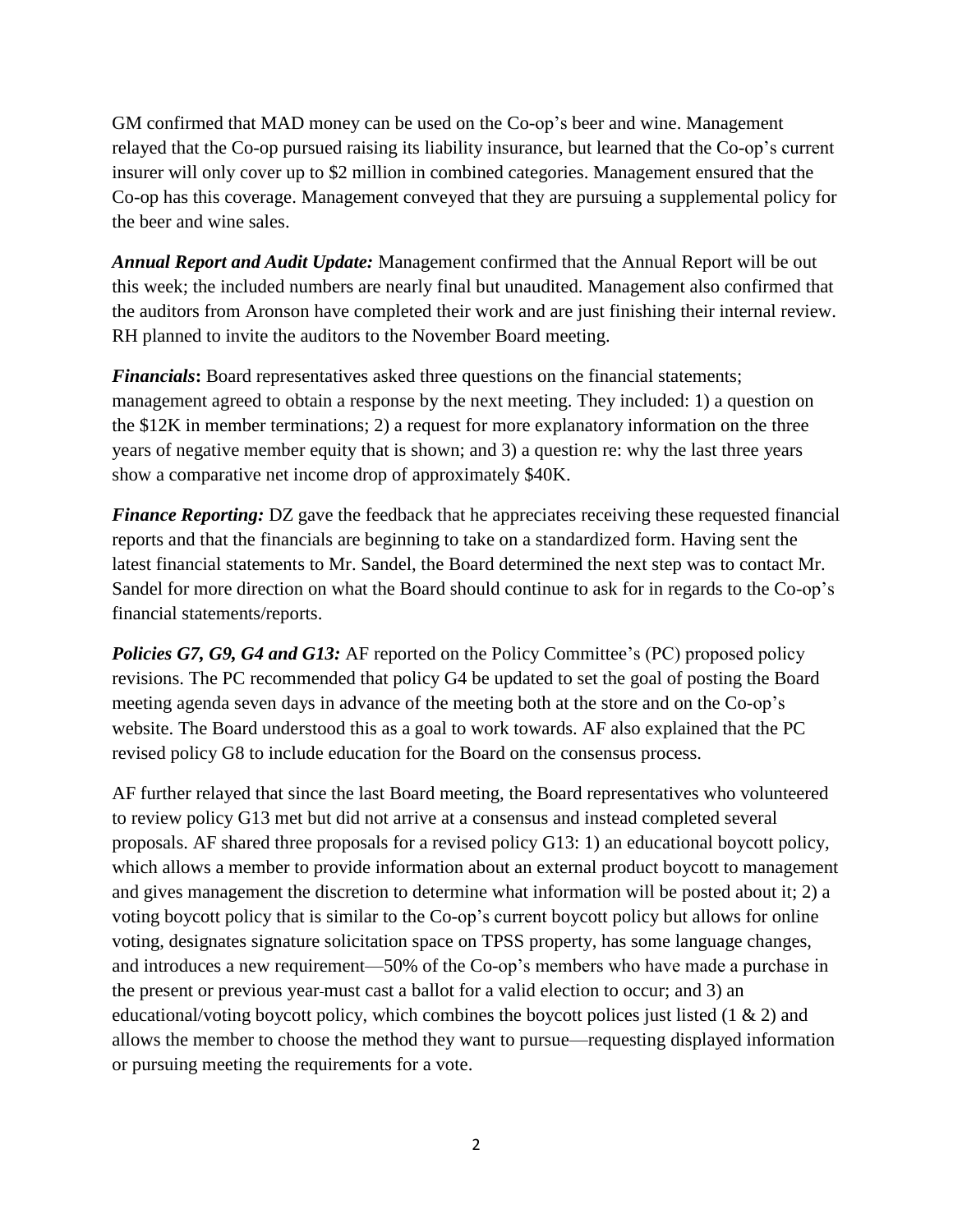*Update--Nominations Election work:* The Board planned to invite nominees to the November Board meeting. BR, RH, LF, and DZ will create a Board orientation piece, and the Board will find a date for a new Board representative orientation and dinner.

Meeting Adjourned: 8:55pm

## BOARD ATTENDANCE TALLY: Term  $2015$

| $1$ citile $2013$ . |        |          |        |        |        |        |                                                  |        |        |        |
|---------------------|--------|----------|--------|--------|--------|--------|--------------------------------------------------|--------|--------|--------|
| Rep.                |        |          |        |        |        |        | Dec. Jan. Feb. Mar. Apr. May June Aug. Sep. Oct. |        |        |        |
|                     |        |          |        |        |        |        |                                                  |        |        |        |
| Anderson            | *      | ∗        | ∗      | $\ast$ | $\ast$ | $\ast$ | $\ast$                                           | $\ast$ | $\ast$ | $\ast$ |
| Frank               | *      | $\ast$   | $\ast$ | ∗      |        | $\ast$ | $\ast$                                           | ∗      | $\ast$ | ∗      |
| Fulda               | $\ast$ | $\ast$   | $\ast$ | ∗      |        | $\ast$ | $\ast$                                           | $\ast$ |        | ∗      |
| Hardwick            | *      | $\ast$   |        | $\ast$ | $\ast$ | $\ast$ | $\ast$                                           | $\ast$ | ∗      | $\ast$ |
| <b>Richards</b>     | *      | resigned |        |        |        |        |                                                  |        |        |        |
| Rodgers             | *      | ∗        | $\ast$ | $\ast$ | $\ast$ |        | ∗                                                |        | $\ast$ | ∗      |
| Townsend            | $\ast$ | $\ast$   | $\ast$ |        | $\ast$ | $\ast$ | $\ast$                                           |        | $\ast$ | $\ast$ |
| Whorton             | $\ast$ |          |        | ∗      | $\ast$ |        | ∗                                                | $\ast$ | $\ast$ | $\ast$ |
| Zuckerman           | *      | ∗        | ∗      | $\ast$ | $\ast$ |        | ∗                                                |        | $\ast$ | ∗      |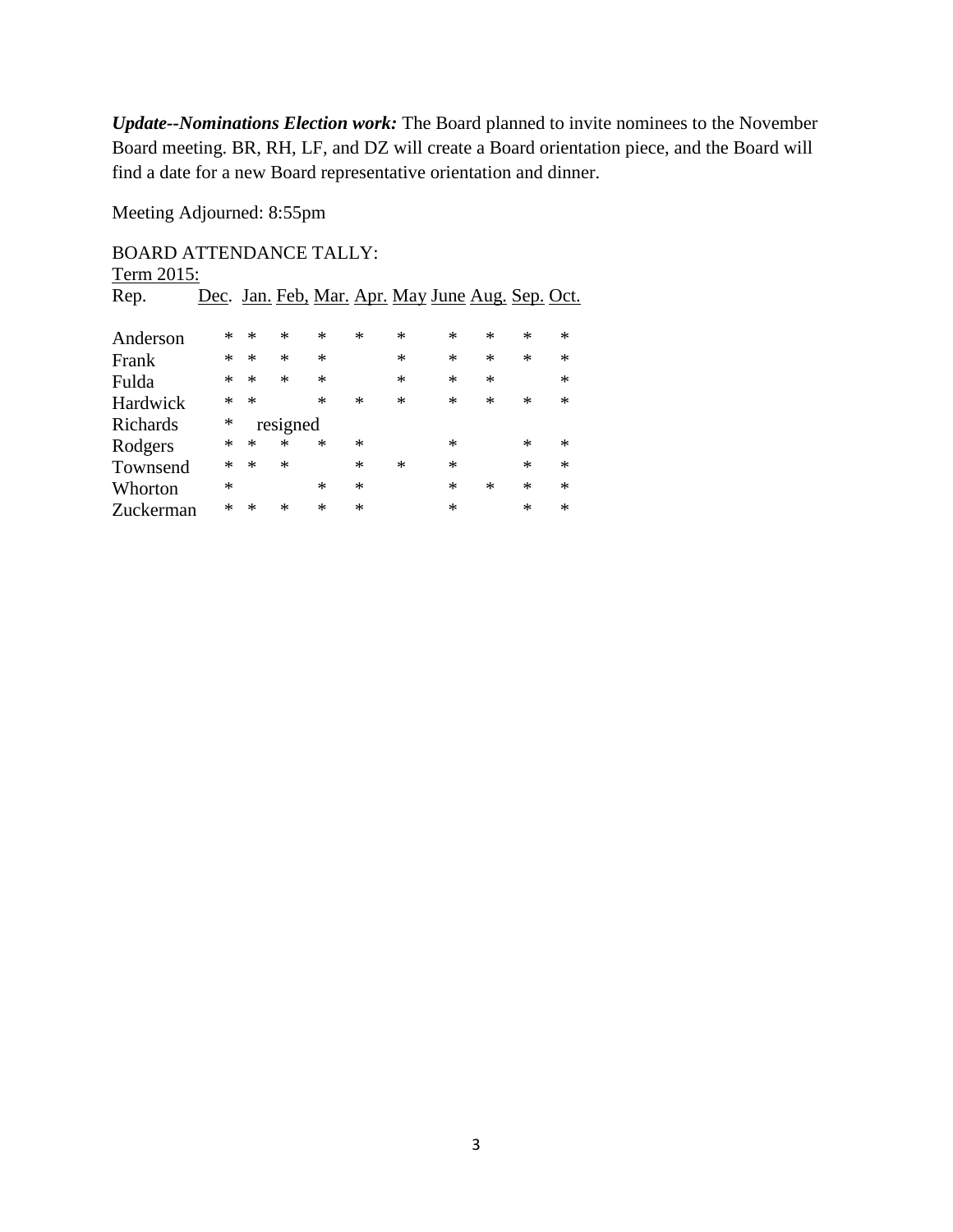Policy Type: Governance Process Policy Title: G4 – Board Meetings Adopted: April 2004 Last Revised: October 2015

The primary method for the Board to accomplish its goals is through regularly scheduled, open meetings. Accordingly:

G4.1. The Board will hold regularly scheduled meetings as often as is determined necessary by the Board. In no case shall this be less than 6 times per year.

G4.1.1 All meeting times, dates, and places shall be posted at least 7 days in advance. In addition, a proposed agenda shall also be posted at least 7 days in advance of the meeting. All posting shall be both in store and on the TPSS website.

G4.2. Special meetings of the Board can be called at any time. A special meeting may be called by at least three current Board members. All board representatives must be notified in advance of such a meeting, and all reasonable effort must be made to find a convenient time for all board representatives.

G4.3. All decision-making by the Board will be done through the consensus process.

G.4.3.1 The Board will educate itself about the form of consensus it intends to use.

G.4.3.2 At least one half of the Board representatives must be present as a quorum for any decision making.

G.4.3.3 Consensus may be suspended with the approval of three quarters (3/4) of the Board voting. If consensus is suspended, a simple majority is needed for the issue being voted on to pass.

G.4.3.4 If a decision needs to be made between meetings, Board representatives may vote via mail, telephone or electronic means.

G4.4. All board meetings shall be open to TPSS Co-op members.

G.4.4.1 The Board, on its own determination, may close a meeting, or portion of a meeting, if it determines that if requires confidential discussion of personnel, contract negotiations, or other specified matters involving real estate or the legal or financial integrity of the TPSS Co-op.

MONITORING: This policy will be monitored annually through the Board self-evaluation.